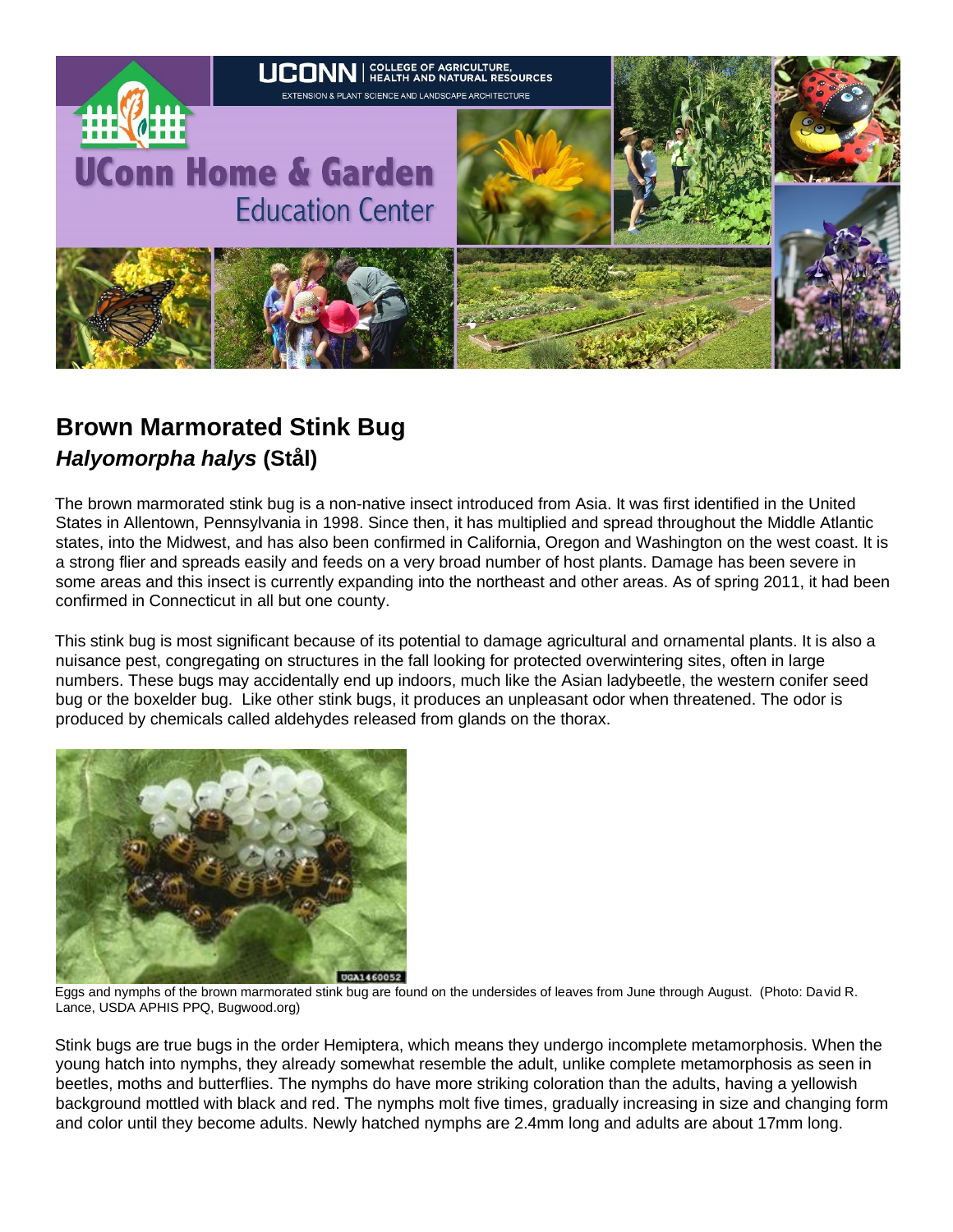Adults are brown and mottled in appearance. Key features for identification include alternating dark and light bands on the antennae and on the edges of the abdomen (see photo below).



David R. Lance, USDA APHIS PPQ, Bugwood.org

The term 'marmorated' means 'having a marbled, veined or streaked appearance'. The overwintering adults will emerge in late April to mid-May, then mate and lay eggs from May through August. Eggs are laid on the undersides of leaves in clusters of 20-30 and are variable in color, barrel shaped, and 1.6 x 1.3mm in size. They have rows of tiny, fine spines on the surface. Adult females can lay up to 250 eggs in a season. There is probably one generation per year in the northeast. During late September and October, the adults begin searching for overwintering sites, often congregating in large numbers on buildings.

This insect has the potential to cause significant damage to its known host plants.

High risk: apple, Asian pear, Beans (green, pole, snap), blackberries, cherry, edamame, eggplant, European pear, grape, hazelnut, Japanese pagoda tree, nectarine, okra, peach, pear, pepper, raspberries, redbud, sweet corn, Swiss chard, and tomato.

Moderate risk: apricot, asparagus, blueberry, broccoli, cauliflower, cherry, collard, cucumber, flowering dogwood, horseradish, lima bean, littleleaf linden, serviceberry, and tomatillo.

Low risk: blackgum, carrot, cranberries, garlic, ginkgo, greens, Japanese maple, kohlrabi, Kousa dogwood, leeks, lettuce, maple, onion, potato, spinach, sweet potato, and turnip.

Stink bugs feed on plant tissue by piercing the cells and sucking out the contents. This results in symptoms including fruit distortion, discoloration, necrotic (dead) spots, and internal rot of the fruits at the feeding sites.



Starting from left, external BMSB damage to nectarine, external injury to apple, and internal evidence of surface feeding. Note sunken areas on the surface. (Doug Pfeiffer, Virginia Cooperative Extension)